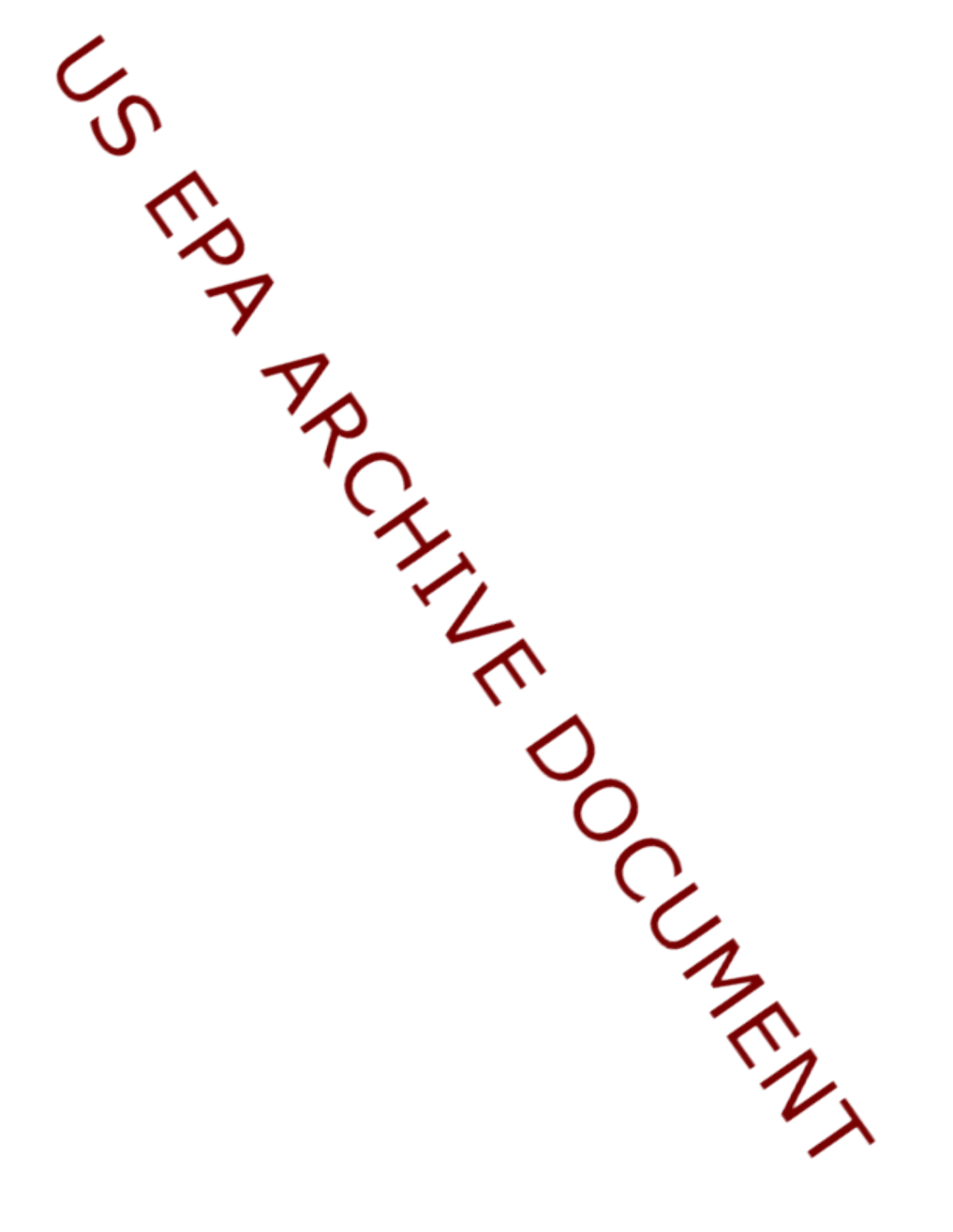### **THE ENVIRONMENTAL TECHNOLOGY VERIFICATION PROGRAM**







# **ETV Joint Verification Statement**

|                        | TECHNOLOGY TYPE: PORTABLE ANALYZER FOR DETECTION OF<br><b>HEAVY METAL IONS</b> |                                                 |
|------------------------|--------------------------------------------------------------------------------|-------------------------------------------------|
| <b>APPLICATION:</b>    | ANALYSIS OF ARSENIC IN WATER                                                   |                                                 |
|                        | <b>TECHNOLOGY NAME: PDV 6000 with VAS Version 2.1 Software</b>                 |                                                 |
| <b>COMPANY:</b>        | <b>Monitoring Technologies International, Pty. Ltd.</b>                        |                                                 |
| <b>ADDRESS:</b>        | 10 Main Street, Osborne Park<br>Perth, Western Australia 6017                  | PHONE: +618 9444 3377<br>$+61894442877$<br>FAX: |
| WEB SITE:<br>$E-MAIL:$ | http://www.monitoring-technologies.com<br>info@mti.com.au.                     |                                                 |

The U.S. Environmental Protection Agency (EPA) supports the Environmental Technology Verification (ETV) Program to facilitate the deployment of innovative or improved environmental technologies through performance verification and dissemination of information. The goal of the ETV Program is to further environmental protection by accelerating the acceptance and use of improved and cost-effective technologies. ETV seeks to achieve this goal by providing high-quality, peer-reviewed data on technology performance to those involved in the design, distribution, financing, permitting, purchase, and use of environmental technologies.

ETV works in partnership with recognized standards and testing organizations; with stakeholder groups that consist of buyers, vendor organizations, and permitters; and with the full participation of individual technology developers. The program evaluates the performance of innovative technologies by developing test plans that are responsive to the needs of stakeholders, conducting field or laboratory tests (as appropriate), collecting and analyzing data, and preparing peer-reviewed reports. All evaluations are conducted in accordance with rigorous quality assurance (QA) protocols to ensure that data of known and adequate quality are generated and that the results are defensible.

The Advanced Monitoring Systems (AMS) Center, one of seven technology areas under ETV, is operated by Battelle in cooperation with EPA's National Exposure Research Laboratory. The AMS Center has recently evaluated the performance of portable analyzers for arsenic in water. This verification statement provides a summary of the test results for the Monitoring Technologies International Pty. Ltd. (MTI) PDV 6000 portable analyzer for measuring arsenic in water.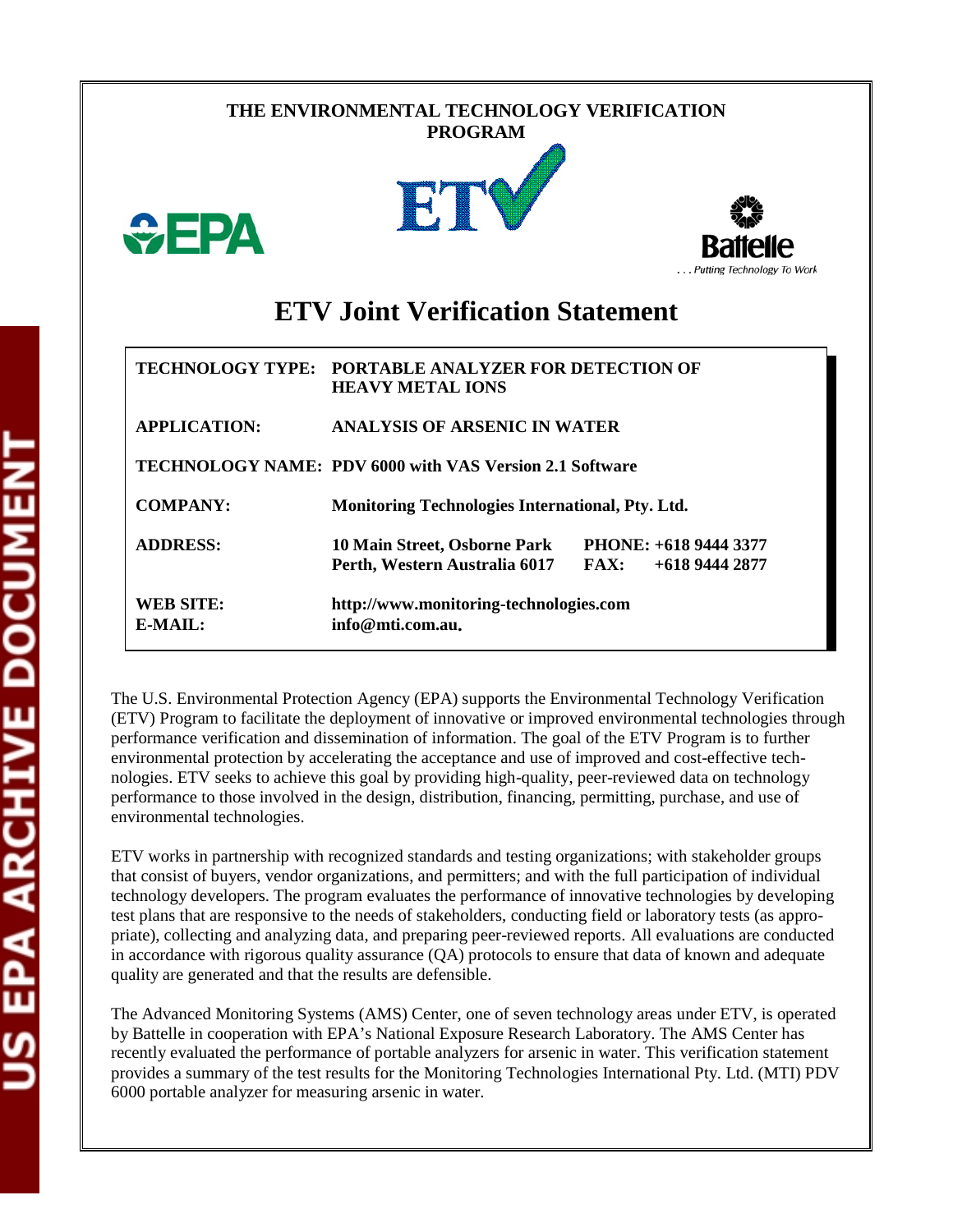### **VERIFICATION TEST DESCRIPTION**

The PDV 6000 is a portable analyzer designed for the on-site rapid analysis of heavy metal ions. For this test, the PDV 6000 and VAS Version 2.1 software were used to measure arsenic in water. The PDV 6000 was verified in terms of its performance on the following parameters: accuracy, precision, linearity, method detection limit (MDL), matrix interference effects, inter-unit reproducibility, and rate of false positives/false negatives. All preparation and analyses were performed according to the vendor's recommended procedures. Results from the PDV 6000 were compared to those from the reference method to assess accuracy, linearity, and detection limit. Multiple aliquots of performance test samples and environmental samples were analyzed to assess precision. Matrix interference effects were assessed by challenging the analyzer with performance test samples of known arsenic concentrations containing both low-level and high-level interferences. The test/QA plan specified that all analyses would be performed by a technical operator and a non-technical operator to evaluate operator bias; however, the operators were not able to successfully set up and operate the PDV 6000 using the materials and instructions provided by the vendor. Consequently, all samples were analyzed by an MTI representative and operator bias was not evaluated. All samples were analyzed using two PDV 6000 units to evaluate inter-unit reproducibility. False positives and negatives were evaluated relative to the 10-ppb maximum contaminant level for arsenic in drinking water. In addition to the analytical results, the time required for sample analysis and observations concerning the use of the test kit (e.g., frequency of calibration, ease of use, maintenance) were recorded.

Three types of samples were used in the verification test: quality control (QC) samples, performance test (PT) samples, and environmental water samples. The QC and PT samples were prepared from National Institute of Standards and Technology traceable purchased standards. The environmental water samples were collected from various drinking water and surface water sources. All samples were analyzed using the PDV 6000 and by a laboratory reference method.

QA oversight of verification testing was provided by Battelle. Battelle QA staff conducted a data quality audit of 10% of the test data, a performance evaluation audit, and a technical systems audit of the procedures used in this verification.

## **TECHNOLOGY DESCRIPTION**

The following description was provided by the vendor and does not represent verified information.

The PDV 6000 comprises a small analytical cell assembly and handheld controller used together as a portable tool for field screening for particular heavy metals. The PDV 6000 can be powered from a main power supply, a portable battery pack, or internal 9-vold batteries. When used in conjunction with VAS Version 2.1 software, a Windows application provided with the PDV 6000, the PDV 6000 is capable of more accurate metal ion analysis in the field as well as the laboratory. The performance of the PDV 6000 in conjunction with the VAS software was verified in this test.

The principal of analysis used by the PDV 6000 is anodic stripping voltammetry (ASV). A reducing potential is applied to the working electrode. When the electrode potential exceeds the ionization potential of the analyte metal ion in solution, it is reduced to the metal which plates onto the working electrode surface. The longer the potential is applied, the more metal is reduced and plated onto the electrode surface (also known as the "deposition" or "accumulation" step). When sufficient metal has been plated onto the working electrode, the metal is stripped (oxidized) off the electrode by increasing, at a constant rate, the potential applied to the working electrode. For a given electrolyte solution and electrode, each metal has a specific potential at which the oxidation reaction will occur. The electrons released by this process form a current, which is measured and may be plotted as a function of applied potential to give a "voltammogram." The current at the oxidation or stripping potential for the analyte metal is seen as a peak. To calculate the sample concentration, the peak height or area is measured and compared to that of a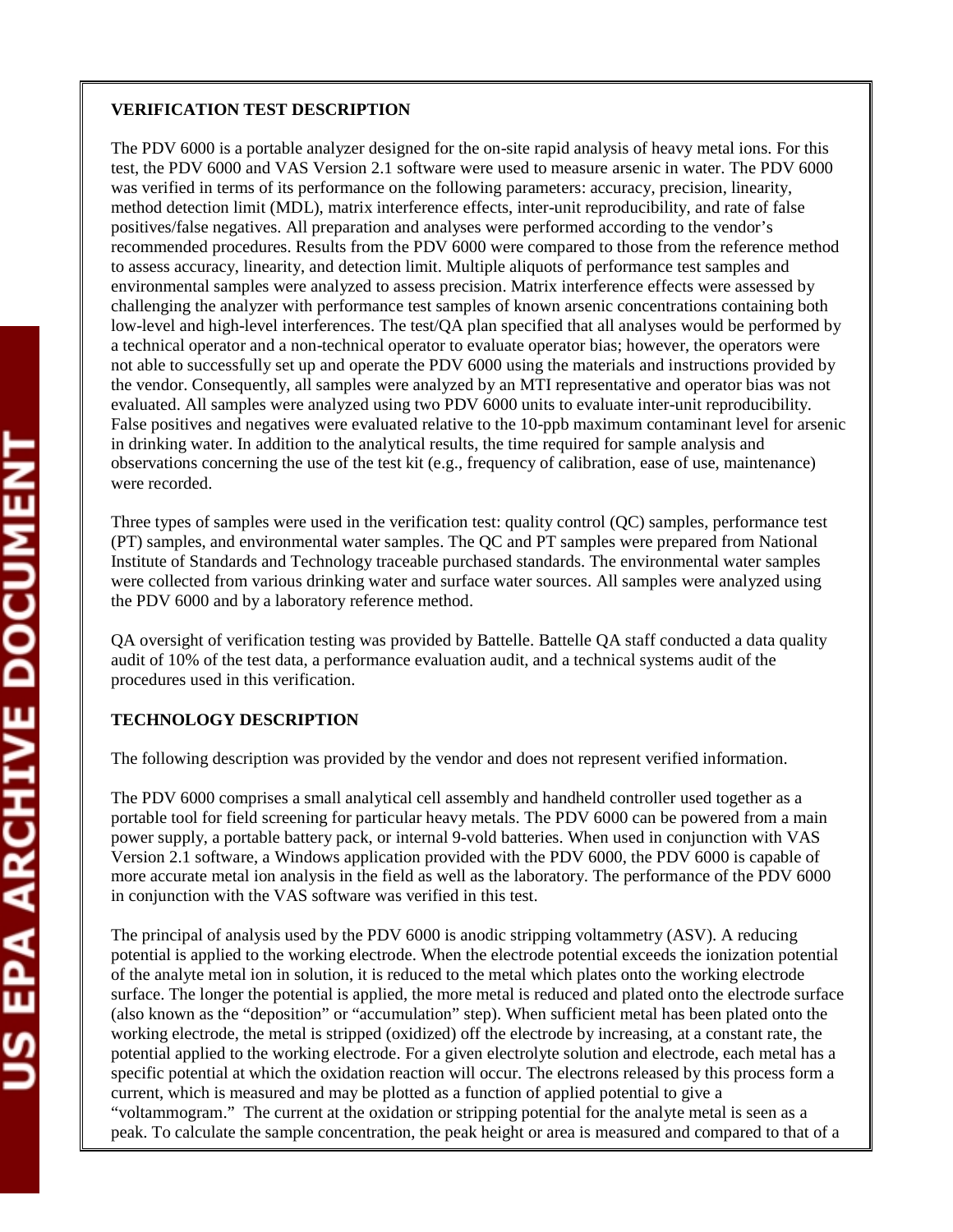known standard solution analyzed under the same conditions. The sample result is provided as a digital readout on the handheld controller, or if VAS software is being used, on the computer monitor screen. Sample results can be stored electronically using the VAS software. The vendor provides instructions for the analysis of water samples with arsenic concentrations ranging from five parts per billion (ppb) to 1,000 ppb.

#### **VERIFICATION OF PERFORMANCE**

**Accuracy:** The bias for the PDV 6000 ranged from ranged from -74% to 31%. Almost all biases were less than 25% except for the high- and low-level interferent samples, the Battelle drinking water laboratoryfortified matrix (LFM) sample, and the Ayer treated water LFM sample. The LFM sample results suggest that the Battelle drinking water and Ayer treated water samples had matrices that adversely affect the detection of arsenic by the PDV 6000.

**Precision:** Precision expressed as a relative standard deviation (RSD) ranged from 6% to 16% for unit #1 and from 3% to 15% for unit #2

Linearity: The linearity of response was evaluated by plotting the PDV 6000 results against the reference analysis results for the PT samples. PDV results were generally lower than the reference method results. The equation for the linear regressions that were performed to evaluate linearity are as follows, where *x* is the reference method concentration and *y* is the test kit concentration:

| Unit $#1$ | $y = 0.77x + 1.22$ , R = 0.9934 |
|-----------|---------------------------------|
| Unit $#2$ | $y = 0.91x + 0.59$ , R = 0.9955 |

**Method Detection Limit:** The MDLs calculated using precision data from seven replicates of a low-level spiked sample were 8.6 ppb for unit #1, and 5.8 ppb for unit #2.

**Matrix Interference Effects:** Low and high levels of interferents (iron and/or sulfide) adversely affected the detection of arsenic. Biases for these samples were higher than those calculated for PT samples containing arsenic only.

**Inter-Unit Reproducibility:** Unit #2 tended to return higher measurements than unit #1. A paired t-test indicated that the data for the two PDV 6000 units were significantly different at a 5% significance level; however, they were not significantly different if the 100 ppb arsenic PT samples were excluded from the analysis. The regression equation was as follows, where *x* is unit #1 and *y* unit #2:

PDV 6000  $y = 1.17x - 1.56$ , R = 0.9954

**Rate of False Positives/False Negatives:** None of the PDV 6000 results demonstrated a false positive. The false negative rates were 42% for unit #1 and 38% for unit #2.

**Other Factors:** Instructions in the operation manual were difficult to follow and required moving back and forth between operation manual chapters and the accompanying Application Note for analysis of arsenic in water. Some of the test sample peaks were manually adjusted to obtain the final arsenic concentration, and some professional judgment was required when selecting the appropriate standard to use for test sample quantification. All of these factors indicate that level of experience in the operation of the PDV 6000 analyzer and VAS software is likely to influence the reliability of the results.